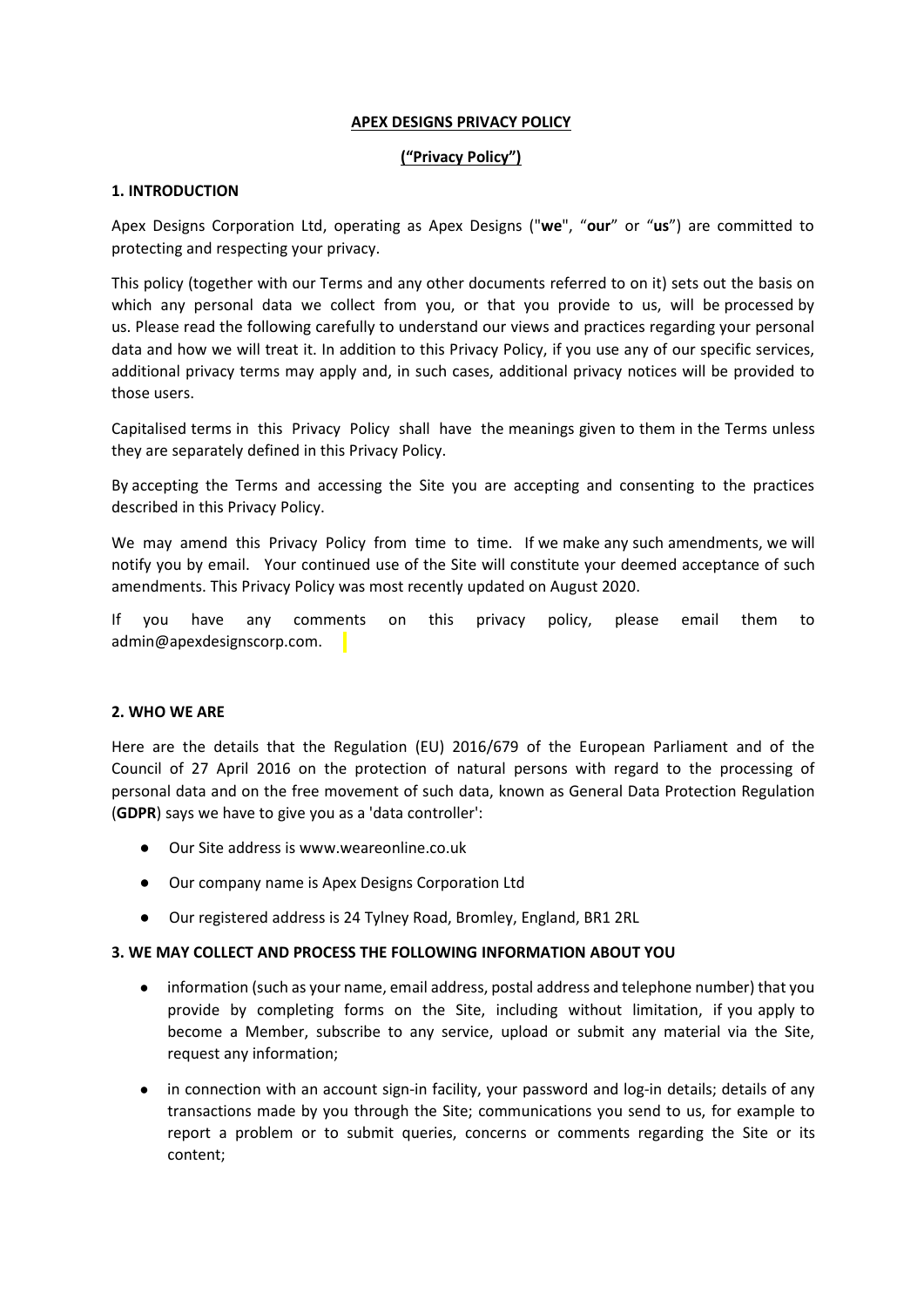- information from surveys that we may, from time to time, run on the Site for research purposes, if you choose to respond to them;
- details of your visits to the Site, the resources you access and any data you download.

You are under no obligation to provide any such information. However, if you should choose to withhold requested information, you may not be able to access certain aspects of our services or resources.

## **HOW YOUR INFORMATION IS USED**

We will use the information you provide to:

- enable us to provide you with services and information offered through the Site and which you request;
- administer your Membership with Us;
- verify and carry out financial transactions in relation to payments you make online;
- audit the accessing of resources from the Site;
- improve the layout and/or content of the pages of the Site and customise them for users;
- identify visitors to the Site;
- carry out research on our users' demographics;
- send you information or resources We think you may find useful or which you have requested from Us.

You can tell us not to contact you with information regarding Our resources and services or by following the unsubscribe instructions on any communications sent to you. You can also exercise the right at any time by contacting Us using the contact details at the end of this Privacy Policy.

## **ADDITIONAL SERVICES**

When you visit the Platform, we may automatically collect additional information about you, such as the type of internet browser you use, the website from which you have come to the Site and your IP address (the unique address which identifies your computer on the internet) which is automatically recognised by Our web server. You cannot be identified from this information and it is only used to assist us in providing an effective service on the Site and to collect broad demographic information for aggregate use.

## **COOKIES**

The Site also uses cookies or similar technology to collect information about your access to the Site. Cookies are pieces of information that include a unique reference code that a website transfers to your device to store and sometimes track information about you.

A few of the cookies we use last only for the duration of your web session and expire when you close your browser. Other cookies are used to remember you when you return to the Site and will last for longer.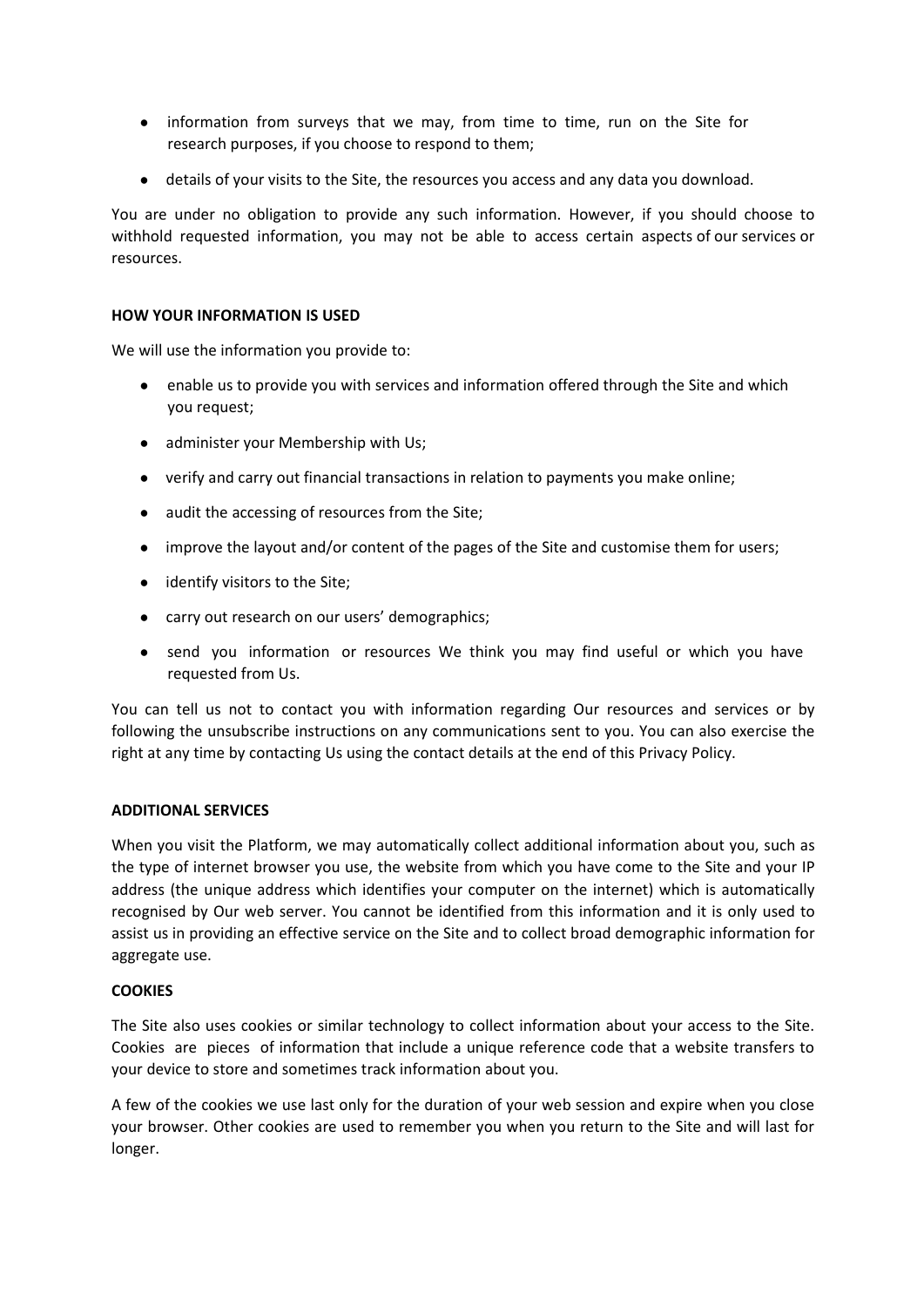### **We may use cookies to:**

- remember that you have used the Site before (this means We can identify the number of unique visitors We receive and allows Us to make sure that We have enough capacity for the number of users We get);
- recognising when a visitor to the Site is a Member;
- allow you to navigate the Site more quickly and easily;
- store your preferences;
- customise elements of the layout and/or content of the pages of the Site for you; and
- collect statistical information about how you use the Site so that we can improve the Site.

## **All cookies used on the Site are set by Us.**

Most computer and some mobile web browsers automatically accept cookies but, if you prefer, you can change your browser to prevent that or to notify you each time a cookie is set. You can prevent the setting of cookies by adjusting the settings on your browser. Please note however, that by blocking or deleting cookies you may not be able to take full advantage of the Site.

### **Our cookies will be used for:**

Essential session management

- recognising when a user of the Site has visited before allowing us to identify the number of unique users we receive to the Platform and make sure We have enough capacity for the number of users that We get;
- We may also log information from your computer including the existence of cookies, your IP address and information about your browser program in order to allow Us to diagnose problems, administer and track your usage of Our services and access of Our resources.

#### Functionality

● customising elements of the promotional layout and/or content of the pages of the Site.

## Performance and measurement

● collecting statistical information about how Our users use the Site so that We can improve the Site and learn which parts are most popular to users.

#### **INFORMATION SHARING**

We may disclose your personal information if required to do so by law or if we believe that such action is necessary to prevent fraud or cyber crime or to protect the Site or the rights, property or personal safety of any person.

#### **PERSONAL DATA**

All information collected and supplied to us will be treated as confidential. Nevertheless, electronic transmissions are never completely private or secure and there is a risk, therefore, that any electronic communications sent may be intercepted and potentially read by others. We recommend that you undertake suitable protective measures to prevent potential interception of your personal details.